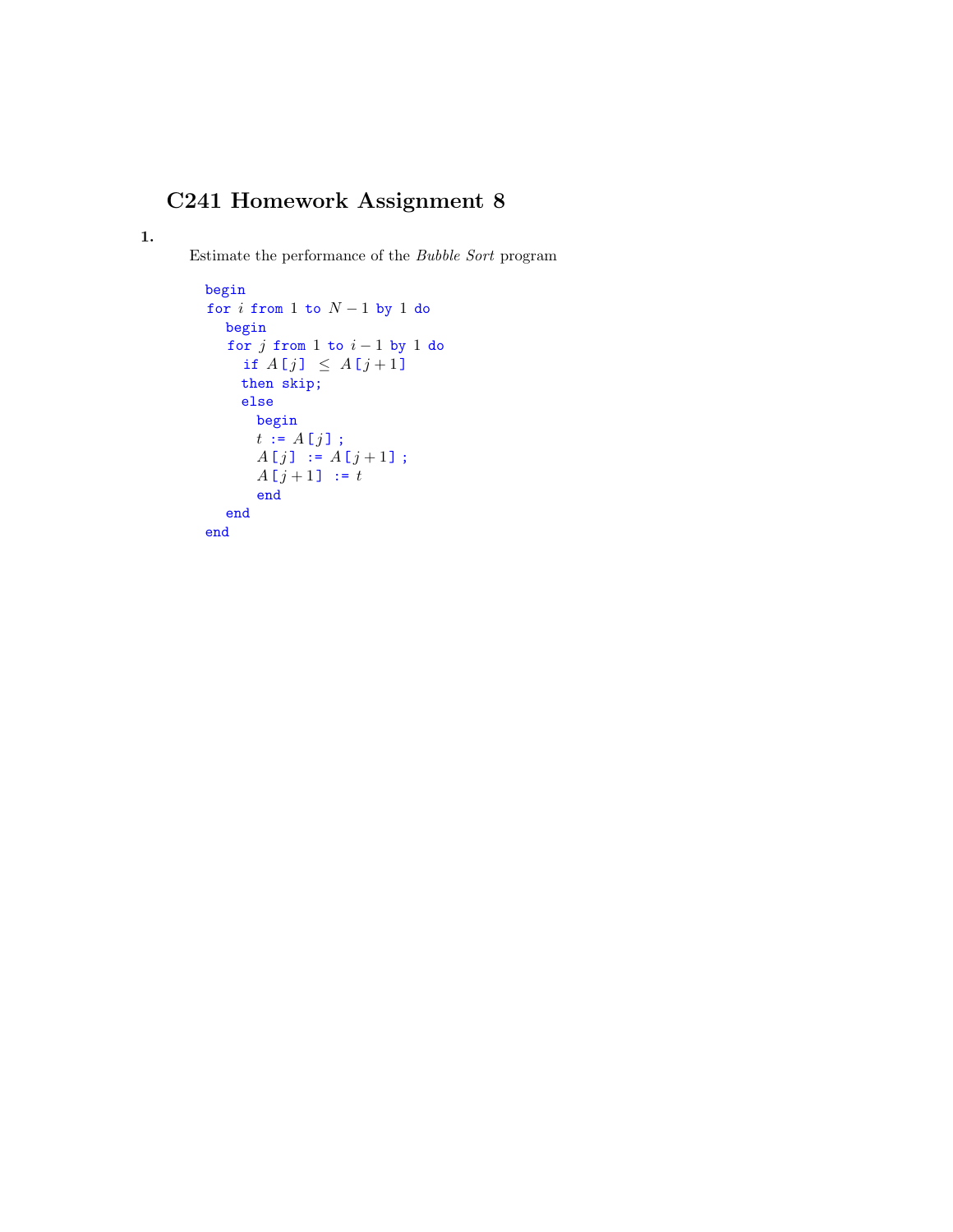2. Define two functions,  $f$  and  $g$ , for which  $f \notin O(g)$  and  $g \notin O(f)$ .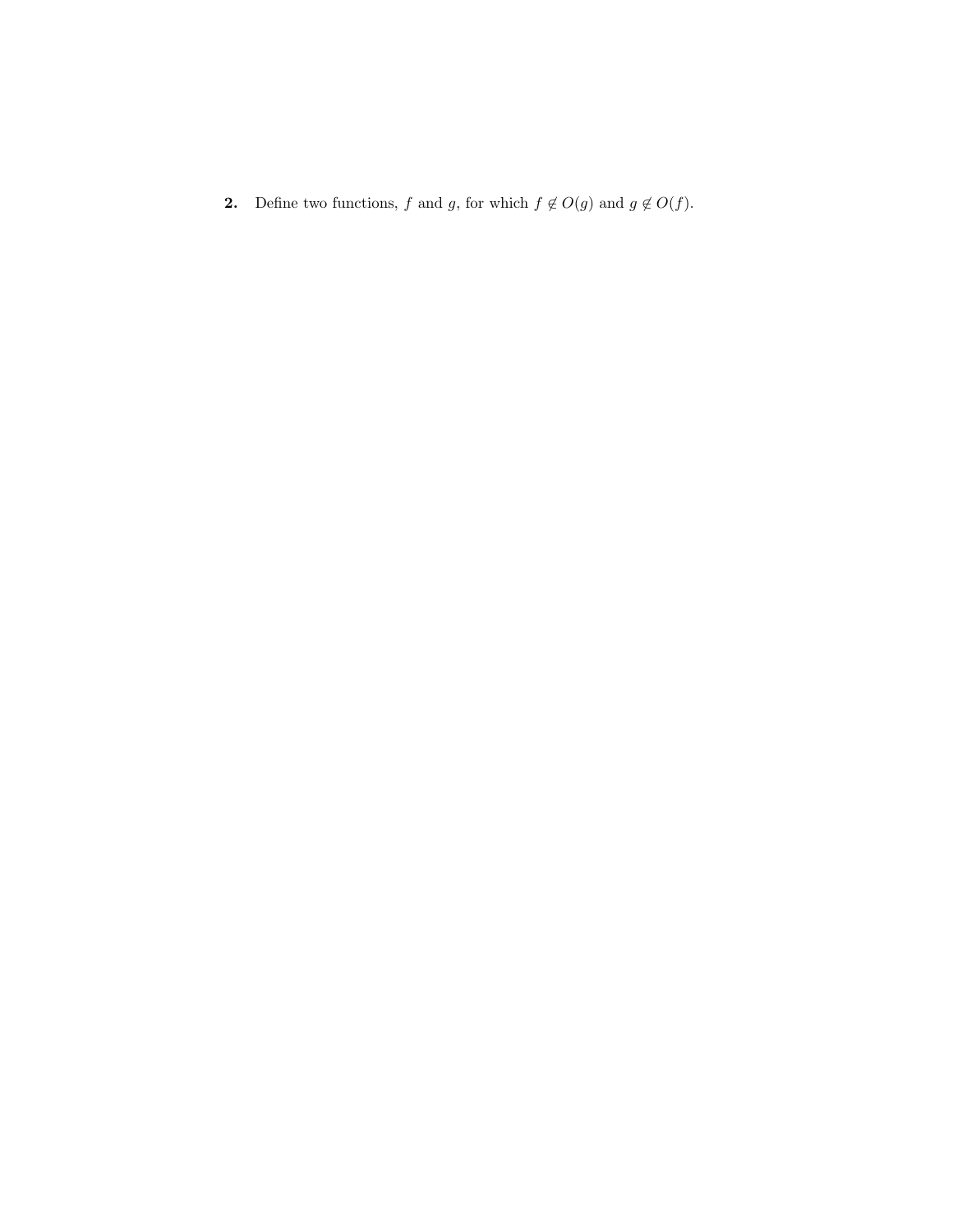**3.** Prove: If  $f_1 \in O(g_1)$  and  $f_2 \in O(g_2)$  then  $f_1(n) \times f_2(n) \in O(g_1(n) \times g_2(n))$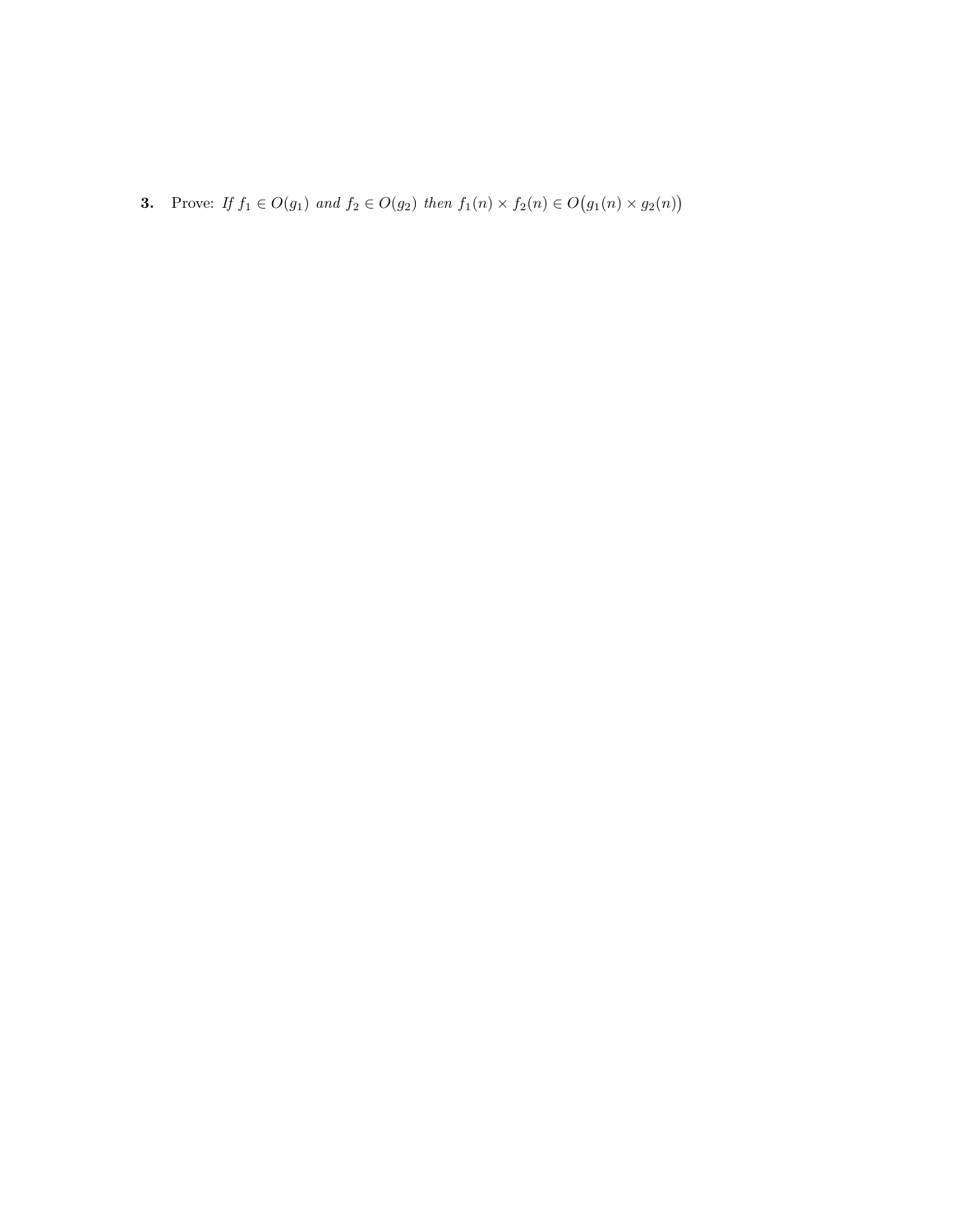4. Is  $2^n \in O(n!)$  or is  $n! \in O(2^n)$ ?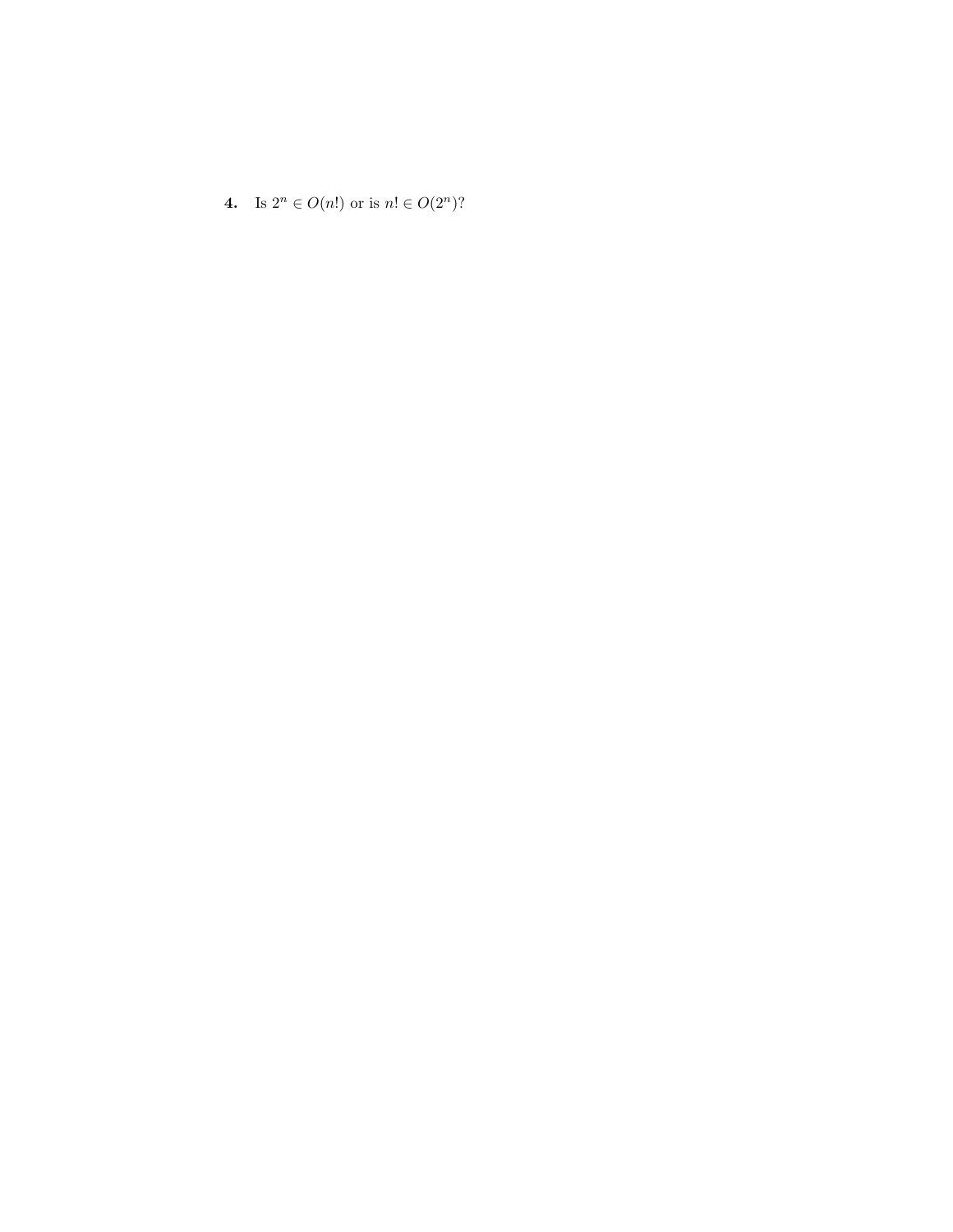5. Prove: If  $f(n) \in O(h(n))$  and  $g(n) \in O(h(n))$  then  $f(n) + g(n) \in O(h(n))$ .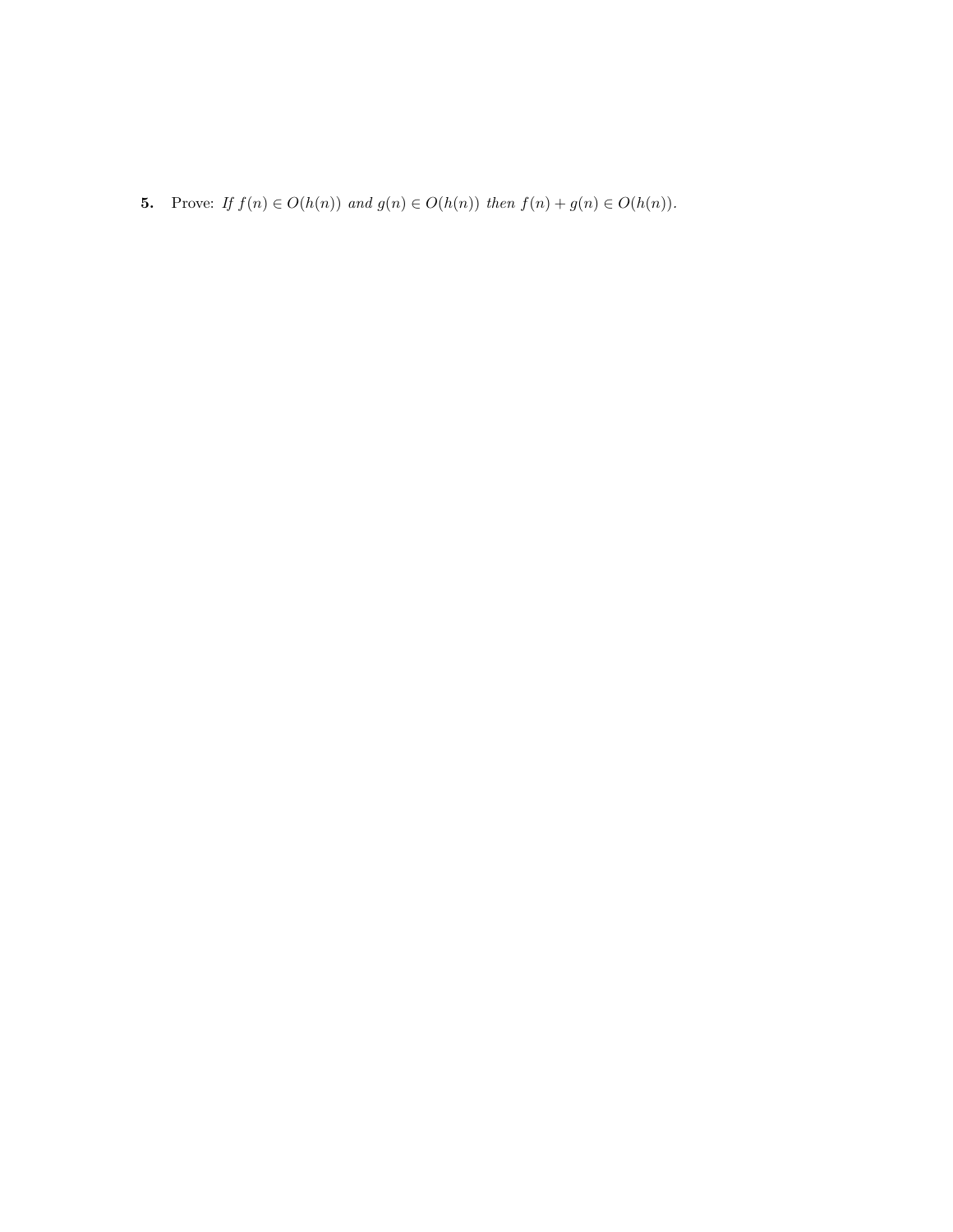6. Consider the program to the right, which computes over values in N. Define the outer loop's invariant assertion  $I_1$  to be:

$$
I_1 \equiv z \cdot x^y = A^B
$$

and the inner loop's invariant assertion  $\mathcal{I}_2$ to be:

$$
I_2 \equiv z \cdot x^y = A^B \wedge y \neq 0
$$

Since  $z$  is initialized to 1,  $I_1$  is true when the program first reaches the outer loop; and since  $I_2 \equiv I_1 \wedge y \neq 0$ ,  $I_2$  holds whenever the inner loop is reached. Assuming that  $\mathcal{I}_1$ and  $I_2$  are loop invariants, by the Theorem on Loop Invariants we will have  $I_1 \wedge y = 0$ when the program terminates and hence

$$
z \cdot x^y = z \cdot x^0 = z \cdot 1 = A^B
$$

as desired. So it remains to be proved that  $I_1$  and  $I_2$  are invariants for their respective loops. Prove this.

HINT. Start with the inner loop.

$$
\{x = A \land y = B\}
$$
\nbegin\nbegin{aligned}\n& x := 1; \\
& x := 1; \\
& y \neq 0 \text{ do } \{I\_1\} \\
& y \neq 0 \text{ do } \{I\_2\} \\
& y := y/2 \\
& x := x \* x \\
& y := y - 1 \\
& y := y - 1 \\
& y := y - 1 \\
& y & y = 1\n\end{aligned}